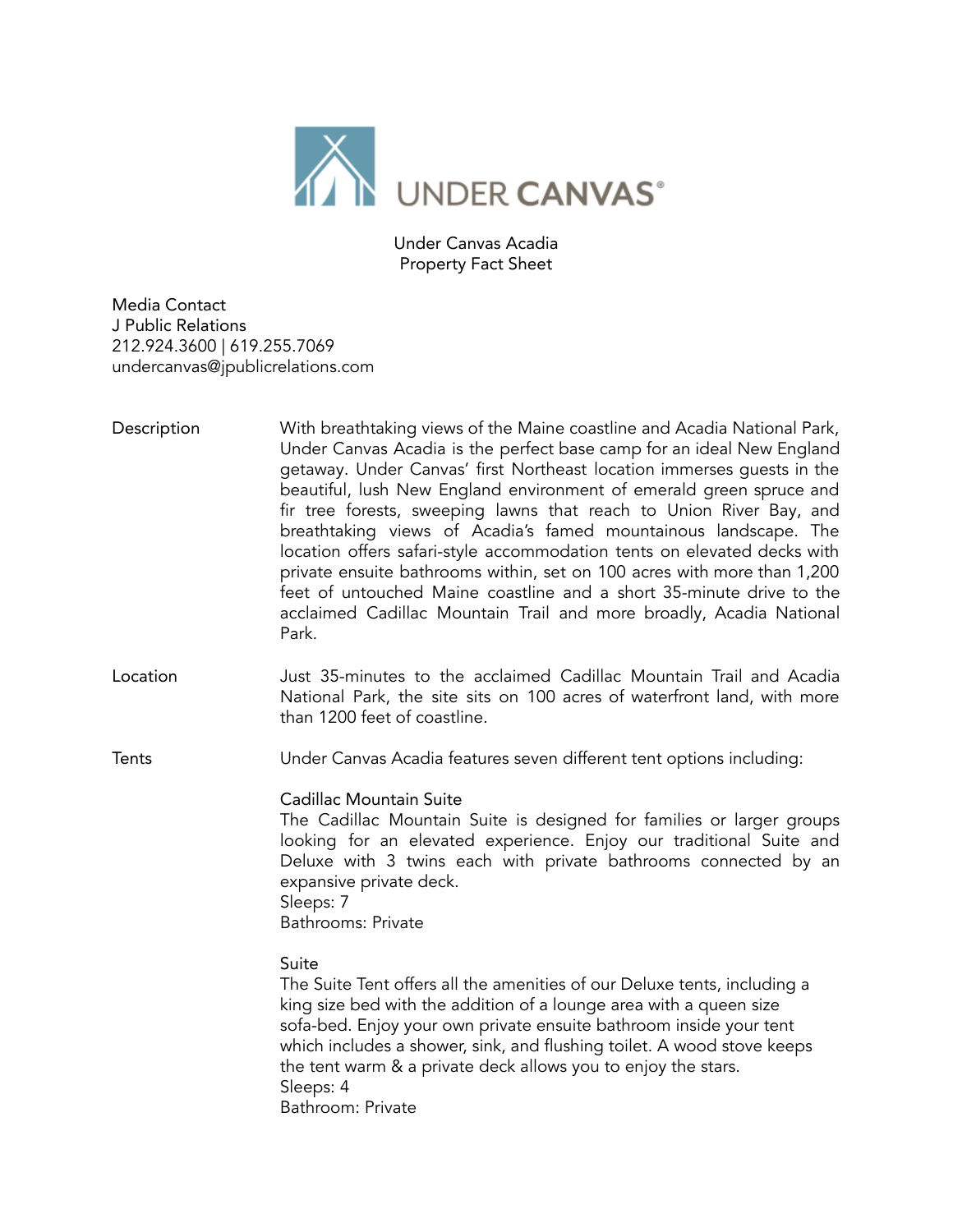### Suite with Adjacent Kids tent

The Suite with Kids Tent offers all the amenities of our traditional Suite plus your own private adjacent tent with two twin beds which is perfect for kids.

Sleeps: 6 (up to 4 adults + 2 kids) Bathroom: Private

#### **Stargazer**

The Stargazer Tent has its own viewing window above the king bed to stargaze at night. The ensuite bathroom in your tent includes a shower, sink and toilet. A wood stove keeps the tent warm at night and a private deck allows you to enjoy the outdoors. Sleeps: 2 Bathroom: Private

#### Stargazer with Adjacent Kids Tent

The Stargazer with Kids Tent offers all the luxuries of the traditional Stargazer plus a private adjacent tent with two twin beds for the kids. This layout is designed for families looking for a unique addition to their adventure.

Sleeps: 4 (2 adults + 2 kids) Bathroom: Private

### Deluxe

The Deluxe tent boasts a plush king size bed along with its own private ensuite bathroom inside your tent which includes a pull-chain shower with hot water, sink and flushing toilet. A wood stove keeps the tent warm at night and a private deck allows you to enjoy the night stars. Sleeps: 2

Bathroom: Private

#### Deluxe with Adjacent Kids Tent

The Deluxe tent boasts a plush king size bed along with its own private ensuite bathroom inside your tent which includes a shower, sink and flushing toilet. A wood stove keeps the tent warm at night. The adjacent Kids Tent with 2 twin beds next door allows your kids to camp out right beside you.

Sleeps: 4 (2 adults + 2 kids) Bathroom: Private

\*\* Camp Cot: A minimalist camp cot can be provided within the main tent (Suite, Stargazer, Deluxe or Safari) for 1 child for an additional fee.

#### Amenities Amenities include:

- 24-hour reception desk
- Daily housekeeping, upon request
- USB battery packs
- Free Parking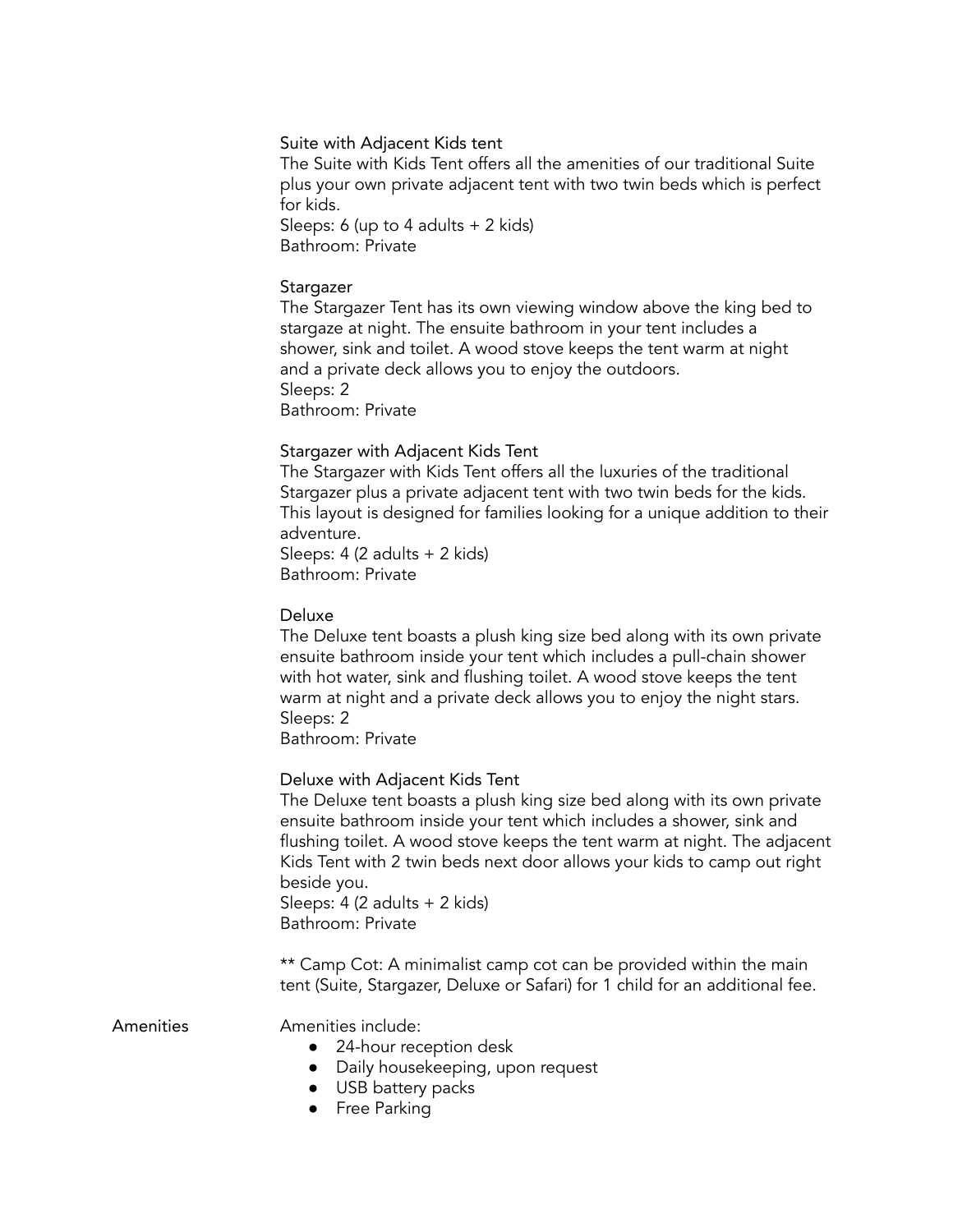- Nightly campfire with complimentary s'mores
- Onsite dining
- Walking and hiking trails and paths
- Waterfront outdoor activities and picnic area
- West Elm furnishings
- Board games
- Gift shop
- Organic bath products
- Guest Experience Coordinator
- Complimentary on-site programming
- Complimentary artisan teas, hot cocoa and Bluestone Lane coffee

# Adventures Experience the very best of America's greatest national parks and monuments with Under Canvas' adventure programming. An Under Canvas Adventure Concierge is on call to assist each guest with curating an unforgettable trip in advance of their stay, where travelers can add on any adventure of their choosing from a tailored list of guided experiences with trusted Under Canvas partners, including:

### Kayak Tours

Experience Sea Kayaking in the beauty of the sea in Castine's serene, island-speckled bay! Join a small, intimate group on exciting naturalist ecotours, exploring marine sea life, birding, geology, and rich historical past. Learn new kayaking skills and techniques and how to navigate coastal tides and currents. Observe seals, ospreys, eagles, and other wildlife. Stop for a snack and stretch on an island before heading back. Mornings are generally calmer & great for families and beginner kayakers. Afternoons hold more excitement.

\*Also available as <sup>a</sup> half-day or full-day kayak and bike rental

### Bioluminescent Kayak Tours

Experience an unforgettable evening paddle in Castine Harbor under a blanket of stars and in the midst of bioluminescent organisms of the water that swirl and light up with every stroke of your paddle. Fascinating! Castine's Harbor is Maine's own Bioluminescent Bay with a unique ecosystem that creates the perfect environment for these glow-in-the-dark phytoplankton to survive and multiply.

## Ecology Nature Tour

Join the captain for an educational tour showcasing lobster fishing perfect for families! This tour will demonstrate commercial lobstering, including an overview of lobster biology, fishing regulations, bait, gear, and more! Traps break the surface with lobster and marine flora and fauna. This excursion features endless wildlife from bald eagles & loons to seals & porpoises! Guests are welcome to bring drinks and light snacks; just be ready to get your feet wet.

### Private Sunset Cruise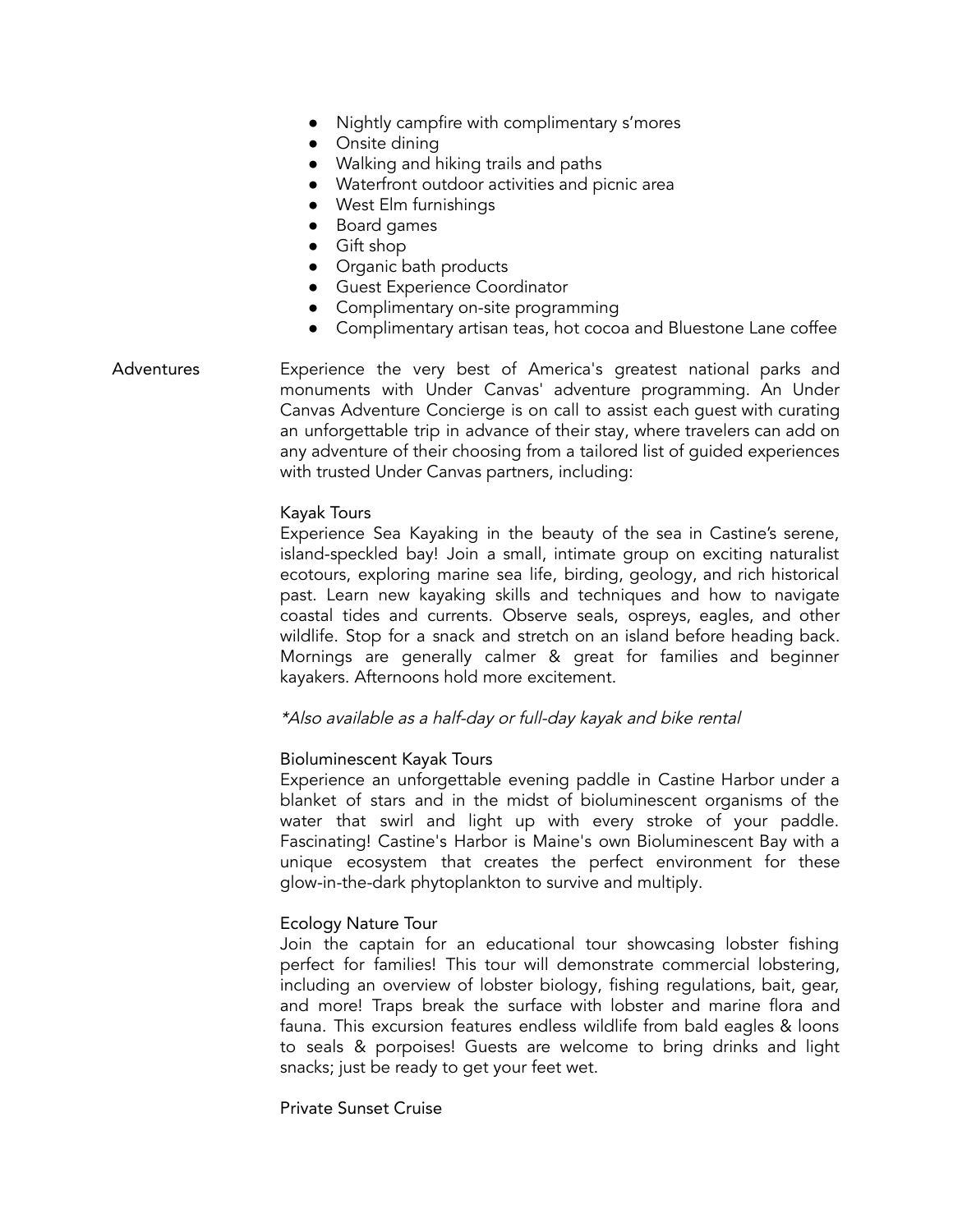Perfect for guests who want to experience a relaxing evening on the water! Join Captain Linda Greenlaw on a sunset cruise through the waters surrounding the Acadia area. Guests will learn about the local history and folklore while experiencing beautiful and unique sights throughout the evening! Guests are welcome to bring their own drinks and light snacks.

### Private Pirate Adventure Cruise

Attention all pirates young & old: step aboard the pirate ship, *Esther* Irene, for a treasure quest! You will become one of Hearts Harry's and first-mate Evil Esther's crewmates searching to recover the lost booty! The riches of the Black Rose await those brave enough to seek the treasure. A great family bonding experience on the high seas!

## Private Oyster Aquaculture Cruise

Visit two local aquaculture farms and sample freshly shucked oysters onboard this two-hour tour. Learn about the intricacies of oyster farming while indulging in the freshest seafood! Learn about Maine's fastest growing marine industry – aquaculture. A must do for oyster lovers.

## Private Lobster Roll Lunch Cruise

Join Captain Linda Greenlaw and her crew on a two-hour sightseeing cruise through the local waters of Acadia! Take in unique and gorgeous views as you arrive at a secluded cove to enjoy a tasty lobster roll lunch. If you're feeling adventurous, take a dip in the Atlantic, or just revel in the beauty of the sparkling water from the deck!

## Private Foodie Cruise

Join Captain Linda Greenlaw and her crew on a two-hour sightseeing cruise through the local waters of Acadia! Guests enjoy amazingly fresh and beautifully presented appetizers while cruising Union River Bay, Blue Hill Bay and beyond.

# \* All private cruises fit up to 6 people (larger groups will split into multiple tours)

\* All offerings are subject to availability; contact our Adventures Concierge in advance of your trip for details, or the Guest Experience Coordinator on-site.

Dining Under Canvas offers wholesome and delicious café-style dining on-site, which can be enjoyed inside or out. Enjoy a leisurely breakfast in camp with a Bluestone Lane espresso drink to fuel your day's adventure. For dinner, dine al fresco with breathtaking, waterfront views overlooking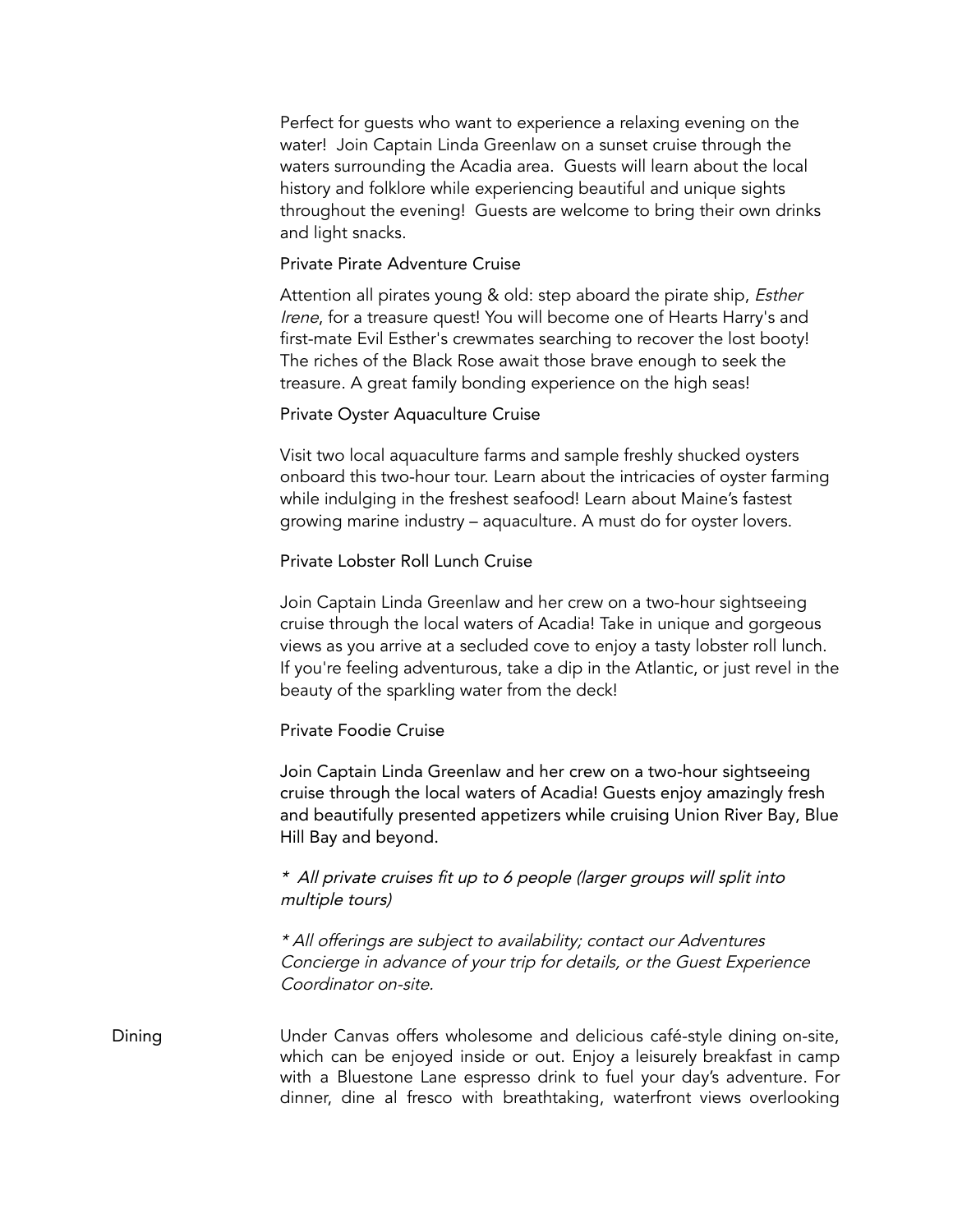Union Bay and across to Cadillac Mountain and the broader national park. Under Canvas Acadia also offers plenty of Grab N Go provisions available for purchase, including pre-packaged bites and dry snacks prepared daily for a day of adventure.

See more on our culinary approach [here](https://www.undercanvas.com/culinary/).

### Mindful Approach

By staying at Under Canvas, you take part in our mission to inspire connections with extraordinary places, people, and the planet by enhancing the outdoors. Connection with nature makes us healthier, happier ambassadors of the environment; our most precious commodity. This manifests in the design choices we make and the experiences we curate for our guests. Here are some of the ways we uphold our mission.

#### Thoughtful Innovation

Pioneering the outdoor hospitality space, we employ thoughtful enhancements across our camps designed to elevate the guest experience — through curated adventure programming, culinary innovation, and localized design aesthetic that reflects the surrounding natural environment.

### Unplug and Recharge

Wifi is intentionally not offered to our guests, so that they can disconnect from technology and reconnect with others.

### Environmental Consciousness

Guests will notice some design features throughout camp that go a long way towards preserving the great outdoors — pull chain showers, faucets that automatically shut off, low-flow toilets and a towel reuse program. Accordingly, our camps use significantly less water and energy than a hotel of similar size. Additionally, low level lighting is used throughout camps, mitigating light pollution and amplifying the night sky.

### Land Conservation

Under Canvas camps are designed to minimize disturbance and maximize open space, each with dedicated, undisturbed green spaces. Land donations, adaptive use, and partnerships with local conservation-based organizations are also part of our commitment.

## In Good Company

We partner with brands who share the same care for our planet, including plant-based EO® bath products made in a zero waste facility, West Elm furnishings that support sustainable initiatives, and lululemon,